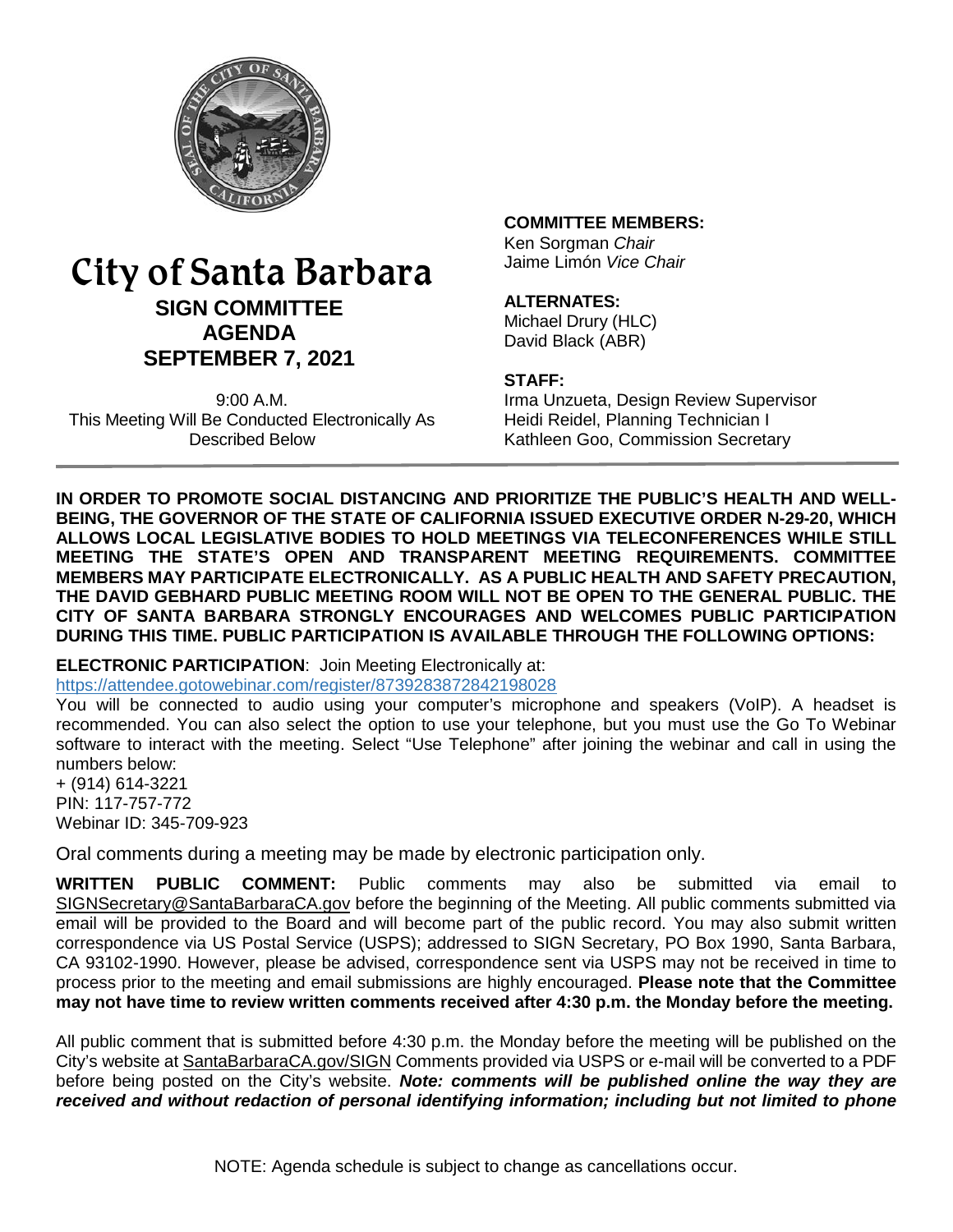### *number, home address, and email address. Only submit information that you wish to make available publicly.*

**PUBLIC COMMENT:** Public comment on matters not listed on the agenda will occur at the beginning of the meeting. Members of the public wishing to speak must "raise their hand" in the GoToWebinar platform by selecting the virtual hand icon, which is generally located on most devices in the upper right hand corner of the screen. When persons are called on to speak, their microphone will be activated and they will be notified to begin speaking. Each speaker will be given a total of 2 minutes to address the Committee. Pooling of time is not allowed during general public comment. The time allotted for general public comment at the beginning of the meeting is 30 minutes. The Committee, upon majority vote, may decline to hear a speaker on the grounds that the subject matter is beyond the Committee's subject matter jurisdiction.

**PUBLIC COMMENT ON AGENDIZED ITEMS:** Members of the public wishing to speak on a matter on the agenda must "raise their hand" in the GoToWebinar platform by selecting the virtual hand icon during the presentation of that item. The "raise hand" icon is generally located on most devices in the upper right hand corner of the screen. When persons are called on to speak, their microphone will be activated and they will be notified to begin speaking. Each speaker will be given a total of 2 minutes to address the Committee. Pooling of time is not permitted during meetings conducted electronically.

If you want to be listed as an interested party on an item you have the following options available to submit a request: 1. Submit an e-mail request to [SIGNSecretary@SantaBarbaraCA.gov,](mailto:SIGNSecretary@SantaBarbaraCA.gov) 2. Call the SIGN Secretary at (805) 564-5470, ext. 4572, or 3. Submit a written request via US Postal Service (USPS); addressed to SIGN Secretary, PO Box 1990, Santa Barbara, CA 93102-1990. **You will need to provide your Name, Email Address, Mailing Address, and the project number (PLN) you want to be added to.**

**AGENDAS, MINUTES, REPORTS, & PUBLIC RECORD WRITINGS:** Documents relating to agenda items are available for review online at [SantaBarbaraCA.gov/SIGN.](http://www.santabarbaraca.gov/SIGN) If you have any questions about the posted documents, contact Heidi Reidel, Planning Technician I, at (805) 564-5561 or email [HReidel@SantaBarbaraCA.gov.](mailto:HReidel@SantaBarbaraCA.gov) You may contact City Planning staff at (805) 564-5470 for general questions about the status of a case.

**PUBLIC HEARING PROCEDURE:** The following review steps explain the sequence that all projects must undergo during a public hearing: 1. Introduction by the Chair; 2. Staff Comments (optional); 3. Applicant Presentation; 4. Public Comment (if any); 5. Questions from the Committee/Commission; 6. Comments from the Committee/Commission; 7. Board/Commission Discussion; and 8. Board/Commission Action.

**AMERICANS WITH DISABILITIES ACT:** If you services or staff assistance to attend or participate in this meeting, contact the SIGN Secretary at (805) 564-5470, ext. 4572. If possible, notification at least 48 hours prior to the meeting will usually enable the City to make reasonable arrangements. Specialized services, such as sign language interpretation or documents in Braille, may require additional lead time to arrange.

**APPEALS:** Decisions of the Sign Committee may be referred or appealed to the Architectural Board of Review (ABR) or the Historic Landmarks Commission (HLC). Subsequent decisions of the ABR or HLC may be appealed to City Council. For further information and guidelines on how to appeal a decision to ABR or HLC, please contact Planning staff at (805) 564-5578 as soon as possible. **Appeals and associated fee must be submitted in writing,** *via email t[o PlanningCounter@SantaBarbaraCA.gov](mailto:PlanningCounter@SantaBarbaraCA.gov) and by first class mail postage prepaid* **within 10 calendar days of the meeting that the Sign Committee took action or rendered a decision. Appeals and**  associated fee post marked after the 10<sup>th</sup> calendar day will not be accepted.

**NOTE TO INTERESTED PARTIES:** Only those persons who participate through public comment either orally or in writing on an item on this Agenda have standing to appeal the decision. Grounds for appeal are limited to those issues raised either orally or in written correspondence delivered to the review body at, or prior to, the public hearing.

**STATE POLITICAL REFORM ACT SOLE PROPRIETOR ADVISORY:** State law, in certain circumstances, allows an architect, engineer, or a person in a related profession who is a "sole practitioner" to make informational presentation of drawings or submissions of an architectural, engineering, or similar nature to the same Board on which he or she is seated, if the practitioner does not advocate for the project.